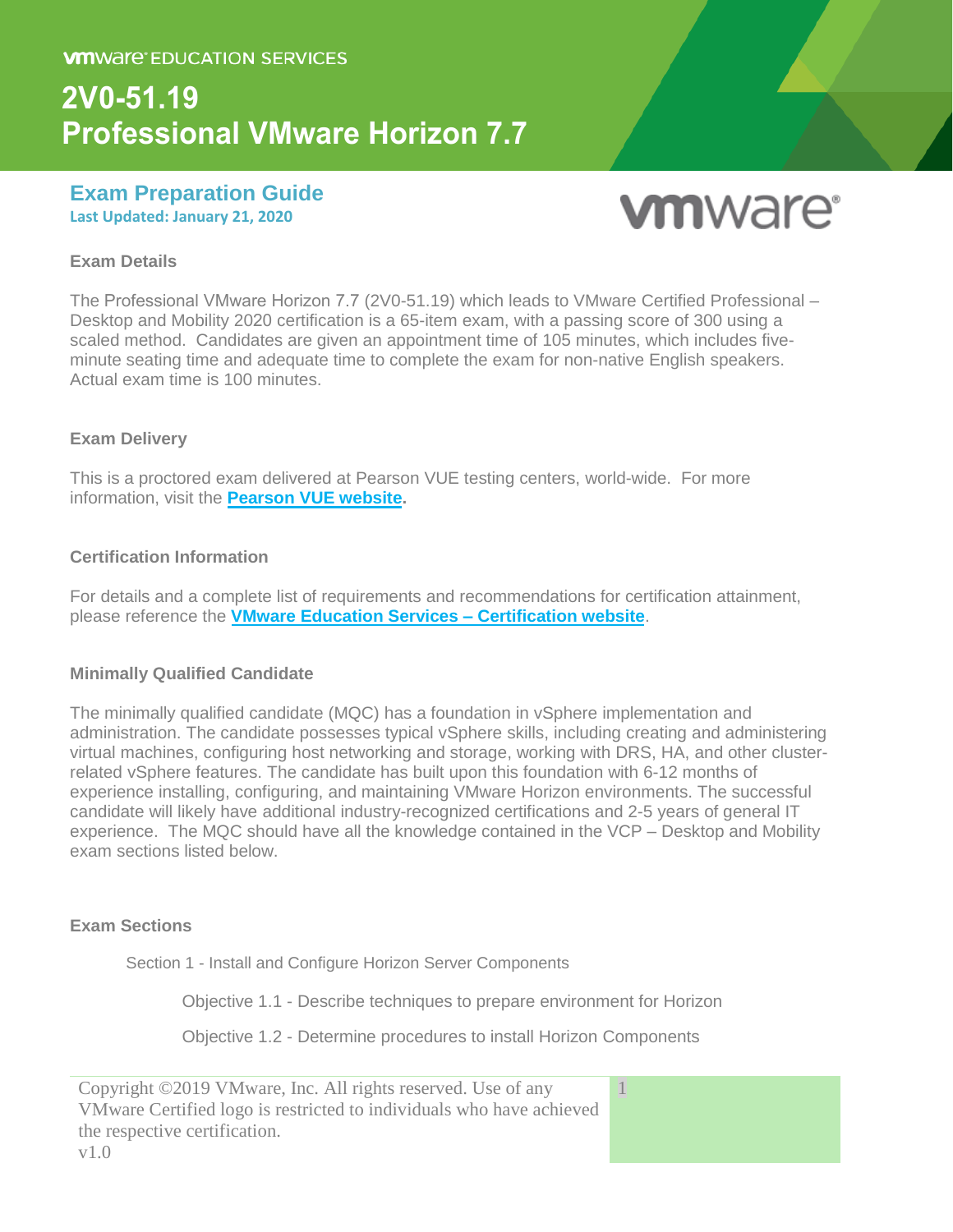Objective 1.3 - Determine steps to configure Horizon Components

Objective 1.4 - Analyze End User Requirements for Display Protocol Performance

Objective 1.5 - Diagnose and solve issues related to connectivity between Horizon server Components

Section 2 - Create and Configure Pools

Objective 2.1 - Configure and Manage Horizon Pools

Objective 2.2 - Build and Customize RDSH Server and Desktop Images

Section 3 – \*Section 3 has been removed from this exam

Section 4 - Configure and Manage Identity Manager

Objective 4.1 - Install and Configure VMware Identity Manager

Objective 4.2 - Manage VMware Identity Manager

Section 5 - Configure and Manage User Environment Manager

Objective 5.1 - Install and Configure VMware User Environment Manager

Objective 5.2 - Manage VMware User Environment Manager

Section 6 - Configure and Manage App Volumes

Objective 6.1 - Install and Configure VMware App Volumes

Objective 6.2 - Manage VMware AppStacks and writeable Volumes

Section 7 - Configure vRealize Operations for Horizon

Objective 7.1 - Install and Configure the adapter instance and Horizon Broker Agent

# **Recommended Courses**

VMware Horizon 7: Install, Configure, Manage [V7.3] VMware Horizon 7: Install, Configure, Manage [V7.3] – On Demand VMware Horizon 7: Install, Configure, Manage plus App Volumes Fast Track [7.3] VMware Horizon 7: Troubleshooting and Performance Optimization [V7]

\*VMware Horizon content in this exam based on v7.7. Review all 7.7 release notes and material for features and function.

2